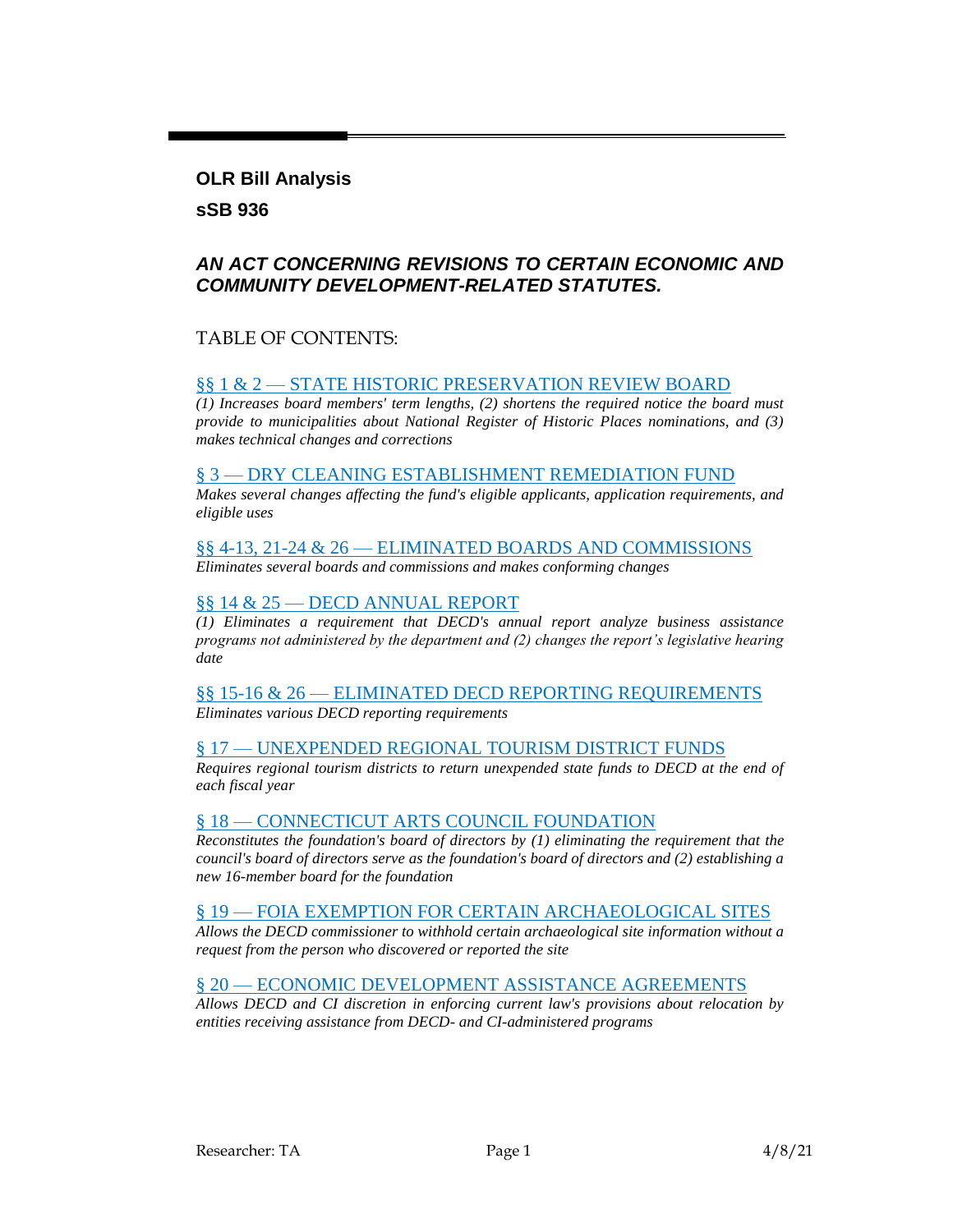### <span id="page-1-0"></span>**§§ 1 & 2 — STATE HISTORIC PRESERVATION REVIEW BOARD**

<span id="page-1-1"></span>*(1) Increases board members' term lengths, (2) shortens the required notice the board must provide to municipalities about National Register of Historic Places nominations, and (3) makes technical changes and corrections*

The bill increases, from one to three years, the length of the State Historic Preservation Review Board members' terms and staggers the terms by requiring that half of the members appointed between July 1, 2021, and June 30, 2022, serve two-year terms. The bill also allows members to be reappointed to additional terms.

The bill shortens, from 60 to 30 days, the required notice the board must provide to a municipality before considering whether to act on the nomination of a property in such municipality to the National Register of Historic Places. By law, the board must provide the notice to the municipal preservation board or, if there is no board, the municipality's chief executive officer. The bill allows, rather than requires, the State Historic Preservation Officer or her designee to attend public hearings held by municipal preservation boards on these nominations.

The bill also makes technical changes and corrections, including changing the board's name from the State Historic Preservation Board to the State Historic Preservation Review Board, as is consistent with current practice.

EFFECTIVE DATE: Upon passage

# <span id="page-1-2"></span>**§ 3 — DRY CLEANING ESTABLISHMENT REMEDIATION FUND**

<span id="page-1-3"></span>*Makes several changes affecting the fund's eligible applicants, application requirements, and eligible uses*

The bill makes several changes to the Dry Cleaning Establishment Remediation Fund, which is administered by the Department of Economic and Community Development (DECD) and provides grants for eligible dry cleaning businesses to prevent, contain, and remediate pollution from hazardous chemicals the businesses use, in addition to other specified purposes.

EFFECTIVE DATE: Upon passage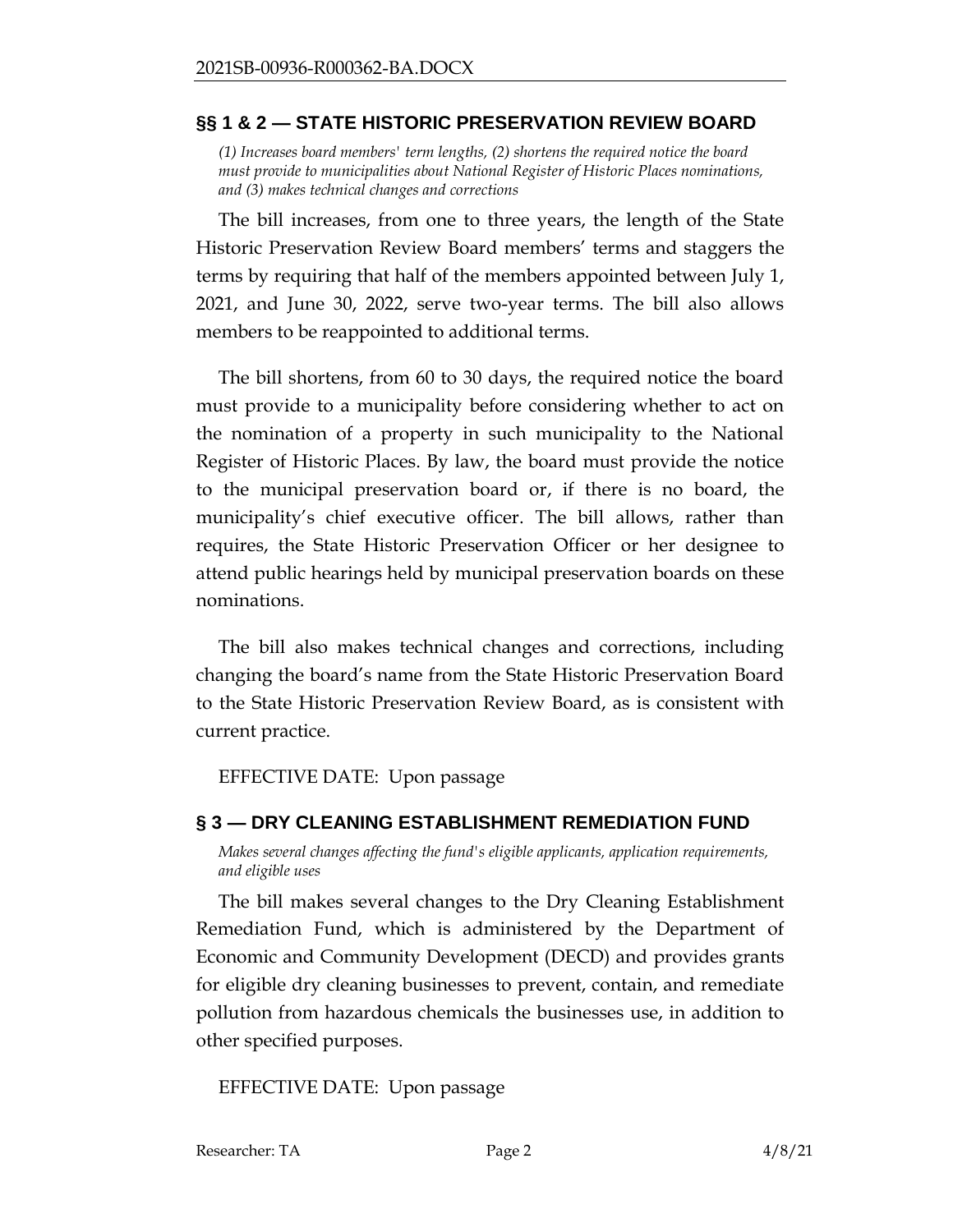# *Eligible Applicants*

Under existing law, eligible grant applicants are (1) owners or operators of eligible dry cleaning establishments (i.e., those using tetrachlorethylene, Stoddard solvent, or other chemicals to clean clothing or other fabrics) and (2) owners of property that is or was occupied by these establishments. The bill specifies that property owners are eligible if a dry cleaning establishment has (or was previously) operated on the property for at least one year before applying to the program, rather than one year before the application's approval as current law provides.

The bill additionally makes a certifying party, as defined in the state's Transfer Act, an eligible applicant if a dry cleaning establishment has (or was previously) operated on the property for at least one year before applying to the program. (A certifying party is responsible for investigating and remediating a parcel covered by the Transfer Act.)

# *Applications*

By law, grant requests must be made to the DECD commissioner. The bill specifies that (1) these requests must be made when he announces a request for applications and (2) their frequency is at his discretion. For applications submitted on or after October 1, 2021, it also requires applicants to demonstrate to the DECD commissioner's satisfaction that they can match any grant up to \$10,000 before receiving a grant. (By law, grant applicants must bear all pollution costs that are less than \$10,000.)

# *Eligible Uses*

Existing law establishes allowable uses for the grants (e.g., containing and removing or mitigating environmental pollution). The bill additionally allows applicants to use grants for environmental site assessments relating to the pollution. Separately, it allows DECD to use the fund for legal services relating to disbursing money from the fund.

Under current law, the commissioner may provide a grant when the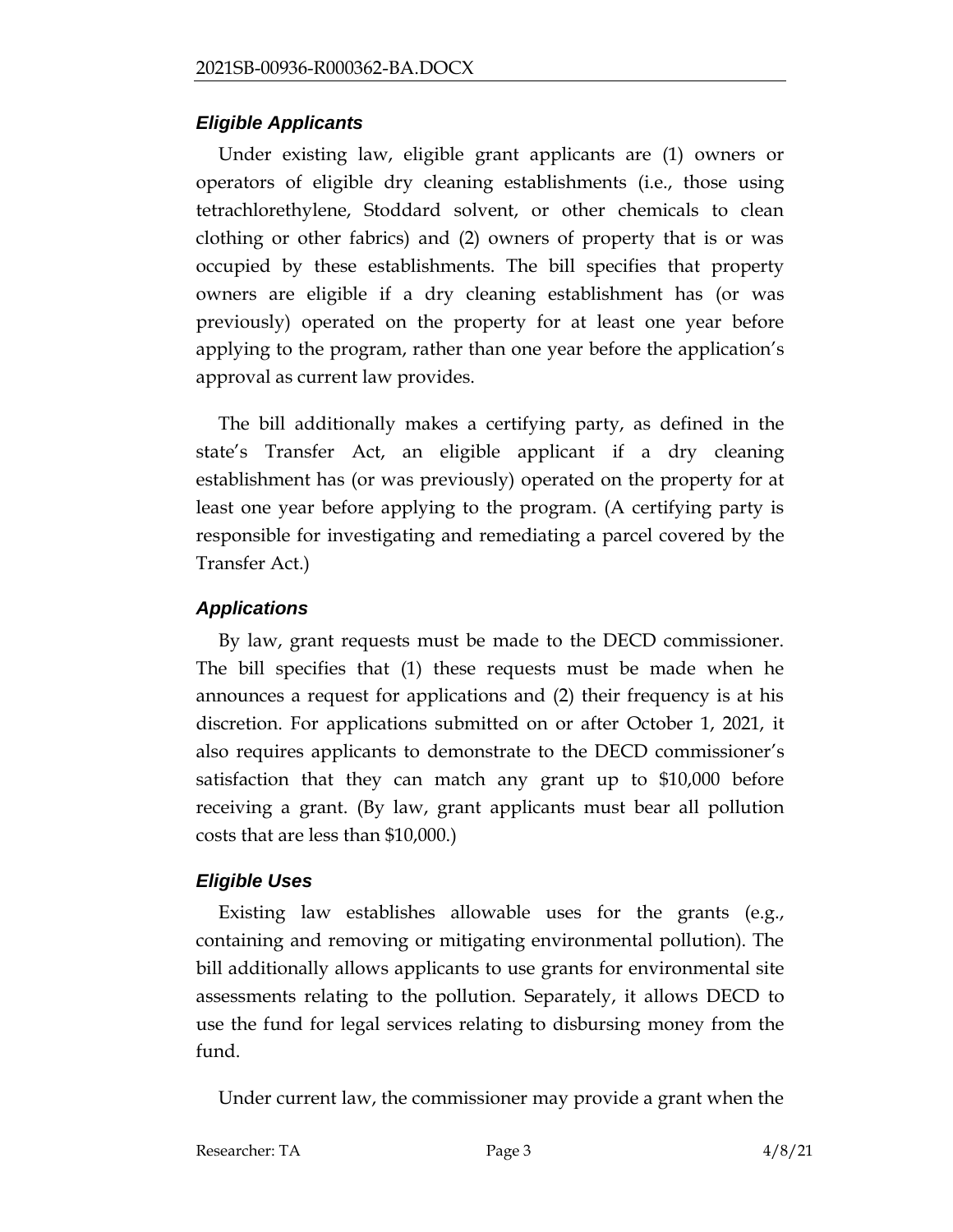applicant provides satisfactory documentation that services have been or will be completed. The bill eliminates the authority to provide grants for services that are not yet completed.

### <span id="page-3-0"></span>**§§ 4-13, 21-24 & 26 — ELIMINATED BOARDS AND COMMISSIONS**

<span id="page-3-1"></span>*Eliminates several boards and commissions and makes conforming changes*

The bill eliminates the Culture and Tourism Advisory Committee, Commission on Connecticut's Future, Small Business Advisory Board, Sports Advisory Board, and Committee for Restoration of Historic Assets in Connecticut and makes conforming changes, as shown in Table 1. Generally, these changes consist of replacing seats on other state boards and commissions that are currently held by representatives of the eliminated boards and commissions.

| ş  | <b>Duty</b>                                                                                                                          | <b>Appointee Under</b><br><b>Current Law</b>                                                       | <b>Appointee Under</b><br>the Bill                                               |
|----|--------------------------------------------------------------------------------------------------------------------------------------|----------------------------------------------------------------------------------------------------|----------------------------------------------------------------------------------|
| 6  | Membership on State Commission<br>on Capitol Preservation and<br>Restoration                                                         | <b>Culture and Tourism</b><br><b>Advisory Committee</b><br>member, appointed by<br>the chairperson | <b>Historic Preservation</b><br>Council, appointed<br>by the chairperson         |
| 7  | Membership on Connecticut<br><b>Capitol Center Commission</b>                                                                        | <b>Culture and Tourism</b><br><b>Advisory Committee</b><br>chairperson or<br>designee              | <b>Historic Preservation</b><br>Council chairperson<br>or designee               |
| 9  | Membership on advisory<br>committee to State Library Board                                                                           | <b>Culture and Tourism</b><br><b>Advisory Committee</b><br>executive director                      | <b>Historic Preservation</b><br>Council chairperson<br>or designee               |
| 10 | Membership on advisory panel on<br>acceptance by state of certain<br>works of art for purposes of a credit<br>against the estate tax | <b>Culture and Tourism</b><br><b>Advisory Committee</b><br>chairperson                             | <b>Connecticut Arts</b><br>Council chairperson                                   |
| 11 | Membership on Face of<br><b>Connecticut Steering Committee</b>                                                                       | <b>Culture and Tourism</b><br><b>Advisory Committee</b><br>chairperson                             | <b>Connecticut Tourism</b><br>Council member,<br>appointed by the<br>chairperson |
| 13 | Advise DECD commissioner in<br>designating "Connecticut<br>Treasures" locations                                                      | Culture and Tourism<br><b>Advisory Committee</b>                                                   | State historian                                                                  |

| Table 1: Eliminated Boards and Commissions Conforming Changes |  |  |
|---------------------------------------------------------------|--|--|
|---------------------------------------------------------------|--|--|

EFFECTIVE DATE: Upon passage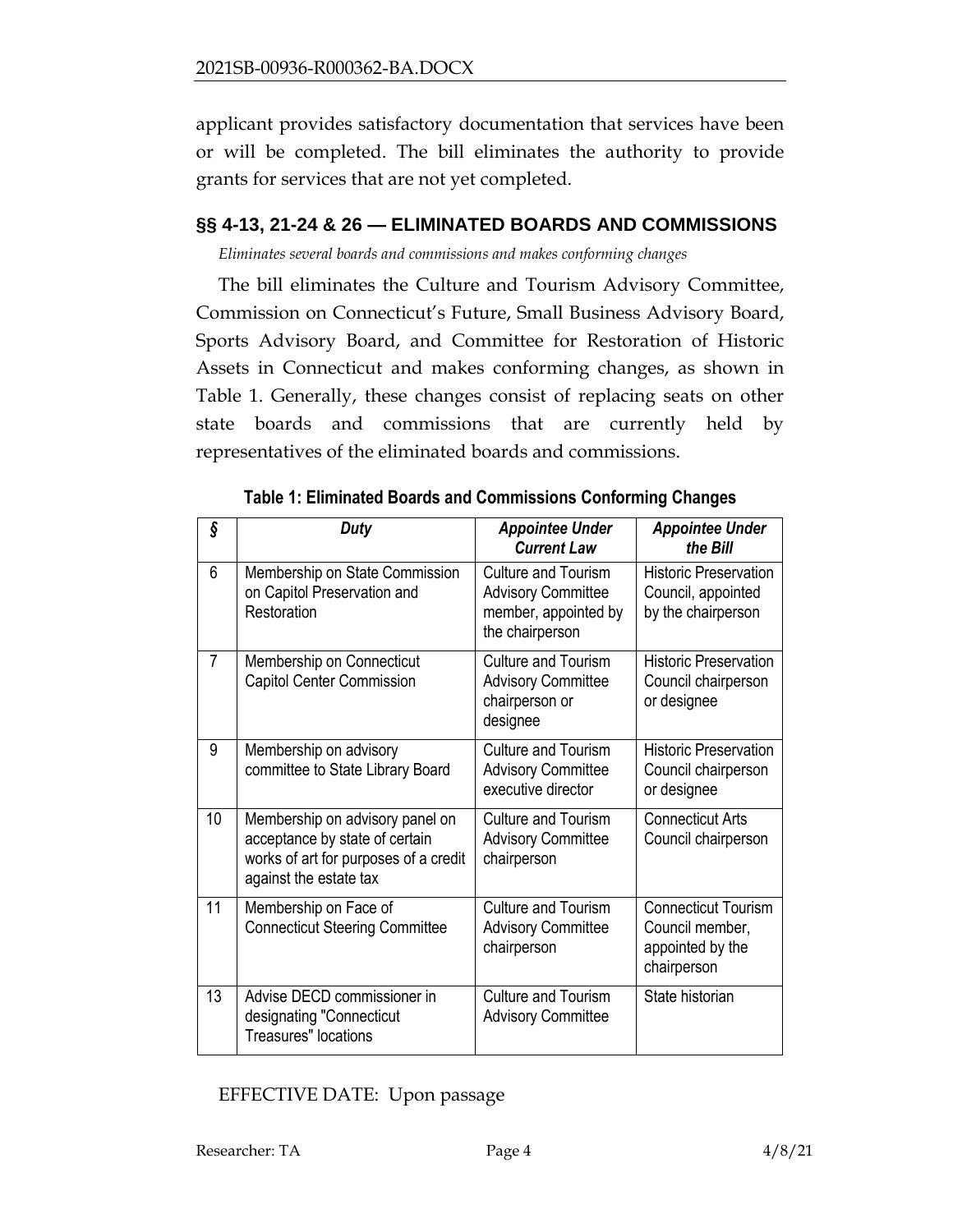#### <span id="page-4-0"></span>**§§ 14 & 25 — DECD ANNUAL REPORT**

<span id="page-4-1"></span>*(1) Eliminates a requirement that DECD's annual report analyze business assistance programs not administered by the department and (2) changes the report's legislative hearing date*

By law, DECD must submit an annual report on the department's activities by February 1 to the governor; state auditors; and the Appropriations, Commerce, and Finance, Revenue and Bonding committees. Among other things, the report must analyze business assistance programs the department administers.

The bill eliminates a provision in current law requiring DECD to analyze business assistance programs it does not administer. It instead requires DECD to analyze (1) business assistance programs administered by Connecticut Innovations, Inc. (CI) and (2) tax incentive programs not administered by the department. (The bill does not specify any required components for these analyses.)

Current law requires the Appropriations, Commerce, and Finance, Revenue and Bonding committees to individually or jointly hold one or more hearings on the report's business assistance analyses annually by March 1. The bill instead requires the committees to hold these hearings within 60 days after the state auditors complete their evaluation of DECD's annual report. (By law, the auditors must evaluate the annual report as part of their audits of DECD, which generally occur biennially.) Under the bill, the legislative hearings must also cover the auditors' evaluation.

EFFECTIVE DATE: Upon passage

# <span id="page-4-2"></span>**§§ 15-16 & 26 — ELIMINATED DECD REPORTING REQUIREMENTS**

<span id="page-4-3"></span>*Eliminates various DECD reporting requirements*

The bill eliminates the following DECD reporting requirements:

- 1. annually report to the governor and legislature with recommendations for executive and legislative action to improve job innovation and development programs (§ 15);
- 2. biennially submit a strategic plan to the governor and

Researcher: TA  $P$ age 5 4/8/21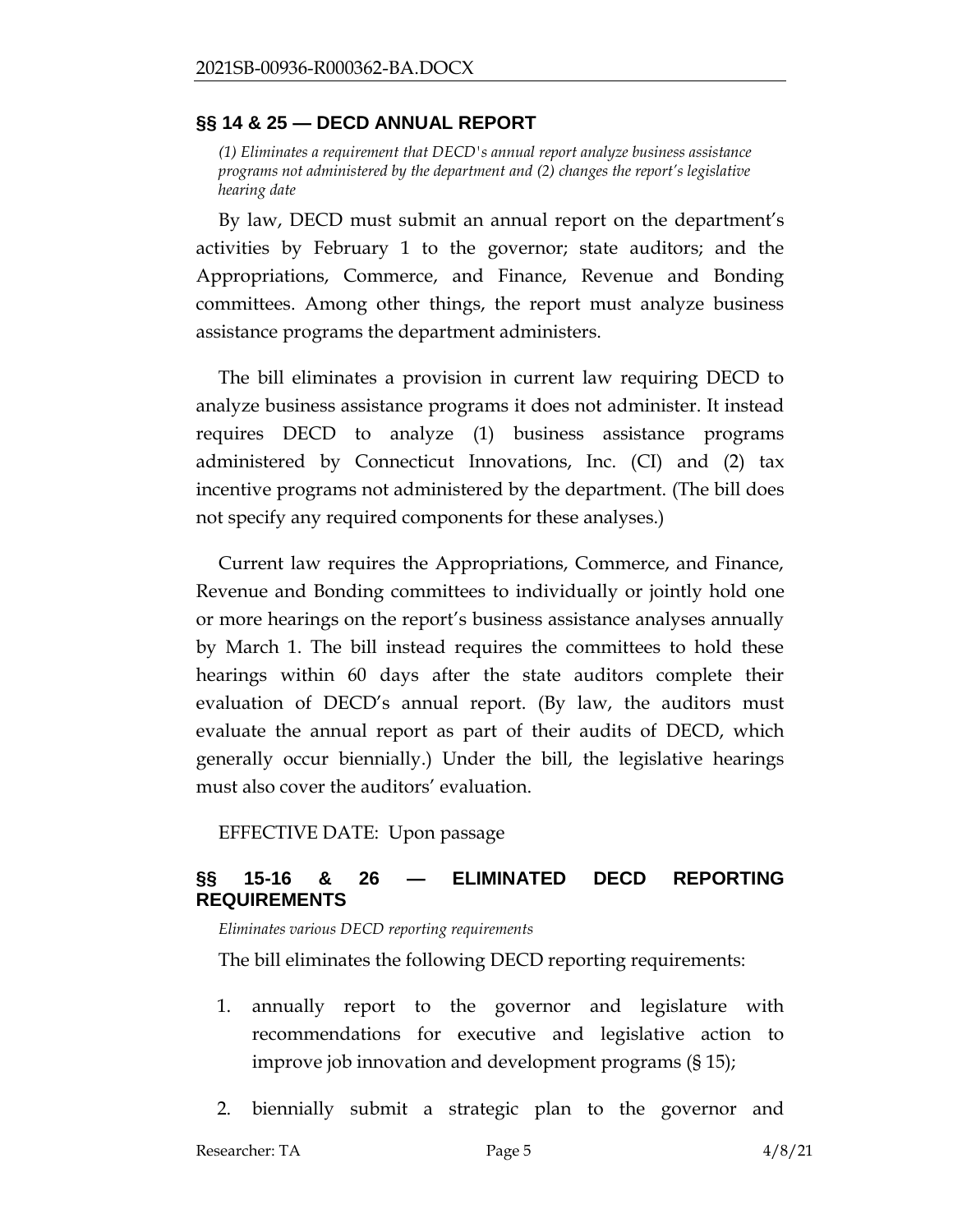legislature on arts, culture, and tourism (§ 16); and

3. (a) maintain a registry of small business concerns owned and controlled by veterans and service-disabled veterans and (b) annually report the number of such businesses to the Veterans' Affairs Committee (§ 26).

### EFFECTIVE DATE: Upon passage

#### <span id="page-5-0"></span>**§ 17 — UNEXPENDED REGIONAL TOURISM DISTRICT FUNDS**

<span id="page-5-1"></span>*Requires regional tourism districts to return unexpended state funds to DECD at the end of each fiscal year*

The bill requires regional tourism districts to return any unexpended state funds to DECD at the end of each fiscal year, beginning with FY 21. Under the bill, DECD must use the funds to support statewide marketing. The bill also eliminates a requirement that the central district's office be located within DECD.

By law, the state has three regional tourism districts (eastern, central, and western) composed of member municipalities. DECD must, within available appropriations, distribute tourism funding evenly among the three districts.

EFFECTIVE DATE: Upon passage

# <span id="page-5-2"></span>**§ 18 — CONNECTICUT ARTS COUNCIL FOUNDATION**

<span id="page-5-3"></span>*Reconstitutes the foundation's board of directors by (1) eliminating the requirement that the council's board of directors serve as the foundation's board of directors and (2) establishing a new 16-member board for the foundation*

The bill revamps the membership of the Connecticut Arts Council Foundation's board of directors by eliminating current law's requirement that the council's board of directors also serve as the foundation's board of directors. It instead establishes a new 16 member board (15 voting and one nonvoting) as follows:

- 1. five gubernatorial appointees serving four-year terms, one of whom must be the head of a statewide arts organization;
- 2. six legislative appointees serving three-year terms (one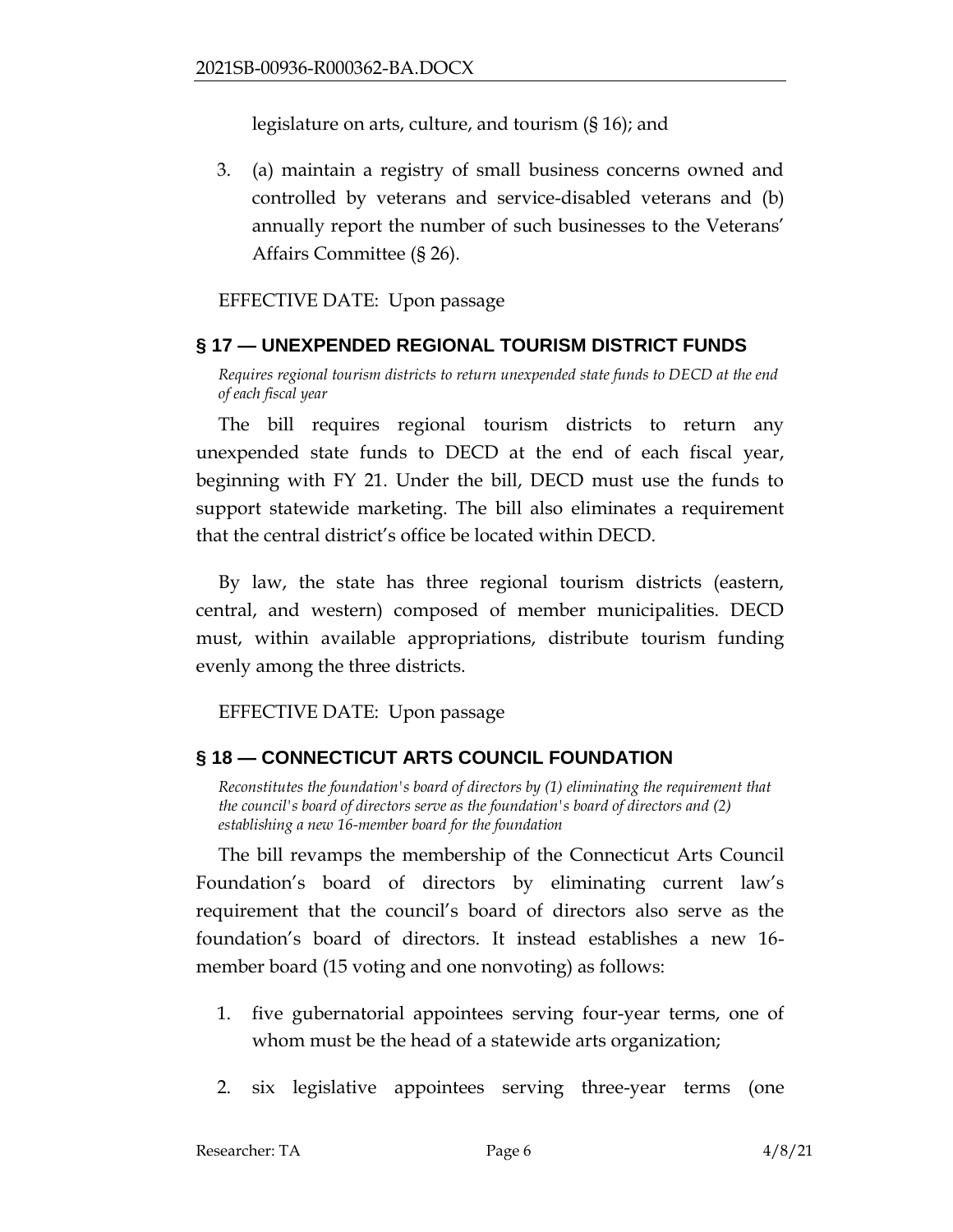appointment by each of the six legislative leaders);

- 3. three members appointed by the DECD commissioner, each serving a three-year term;
- 4. the DECD commissioner as an ex-officio member; and
- 5. a DECD employee responsible for arts and culture, designated by the commissioner as a nonvoting member.

EFFECTIVE DATE: October 1, 2021

# <span id="page-6-0"></span>**§ 19 — FOIA EXEMPTION FOR CERTAIN ARCHAEOLOGICAL SITES**

<span id="page-6-1"></span>*Allows the DECD commissioner to withhold certain archaeological site information without a request from the person who discovered or reported the site*

Current law allows the DECD commissioner to withhold from disclosure under the Freedom of Information Act (FOIA) information relating to the location of certain archaeological sites if requested in writing by the person who discovered or reported the site. If granted, the exemption applies through the following July 1, but current law allows the requestor to annually request one-year extensions.

The bill instead allows the commissioner to withhold the information without a request from the person who discovered or reported the site. It similarly eliminates current law's limitations on the exemption's term, thus allowing it to apply permanently.

Under current law, unchanged by the bill, the exemption applies to sites listed on the National Register of Historic Places or the state register of historic places, or sites DECD is considering listing, whenever the department determines that disclosure would create a risk of destruction or harm to the sites.

EFFECTIVE DATE: Upon passage

# <span id="page-6-2"></span>**§ 20 — ECONOMIC DEVELOPMENT ASSISTANCE AGREEMENTS**

<span id="page-6-3"></span>*Allows DECD and CI discretion in enforcing current law's provisions about relocation by entities receiving assistance from DECD- and CI-administered programs*